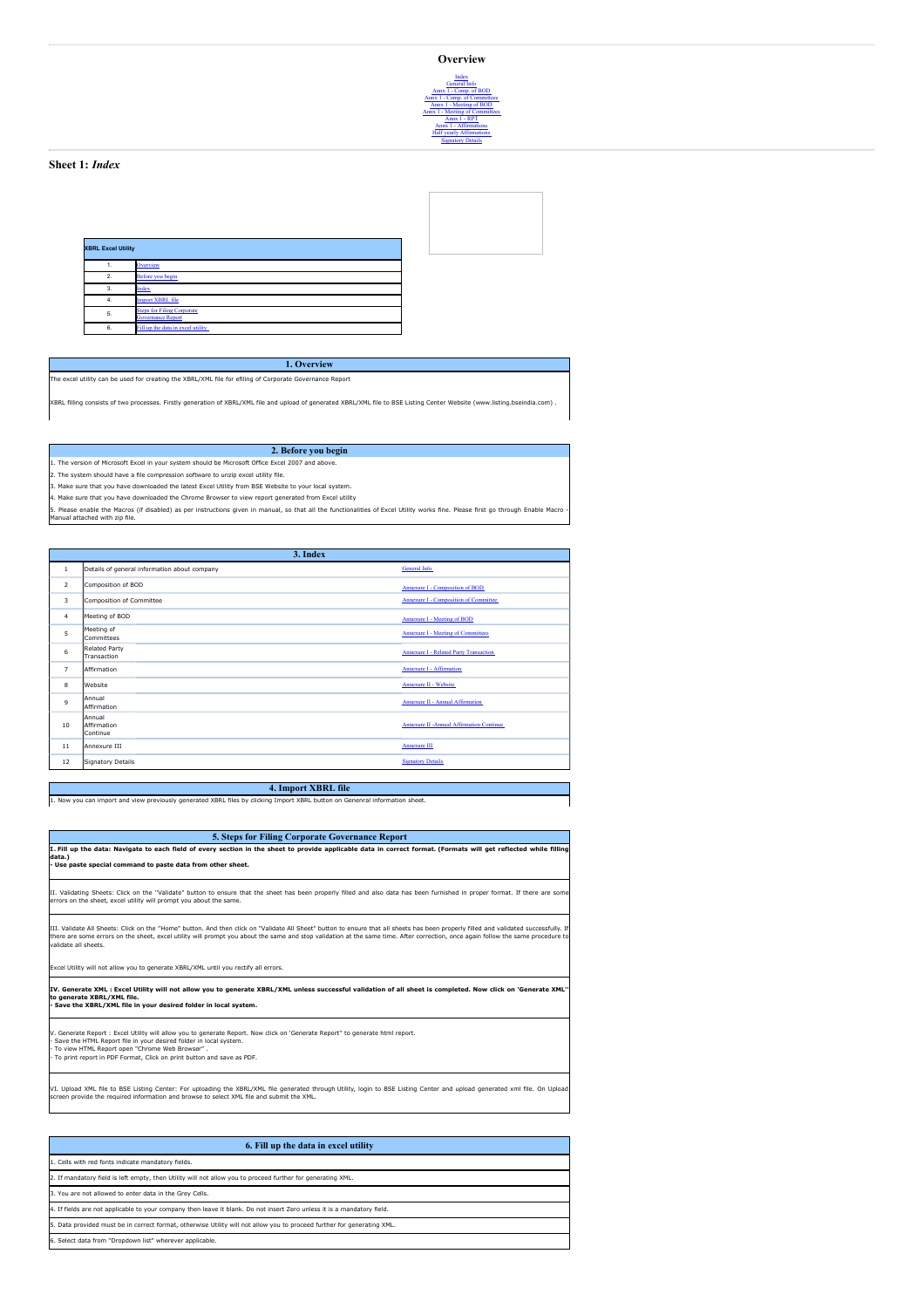|                         | <b>Annexure I</b>                                                    |                              |                                                    |                   |                                                |                                                                |      |                      |                                                                        |                                              |  |                                           |                                                                                                                                                          |                                                                                                                                                                                |                                                                                                                                                                                       |                                                                                                                                                                                                             |                             |    |
|-------------------------|----------------------------------------------------------------------|------------------------------|----------------------------------------------------|-------------------|------------------------------------------------|----------------------------------------------------------------|------|----------------------|------------------------------------------------------------------------|----------------------------------------------|--|-------------------------------------------|----------------------------------------------------------------------------------------------------------------------------------------------------------|--------------------------------------------------------------------------------------------------------------------------------------------------------------------------------|---------------------------------------------------------------------------------------------------------------------------------------------------------------------------------------|-------------------------------------------------------------------------------------------------------------------------------------------------------------------------------------------------------------|-----------------------------|----|
|                         |                                                                      |                              |                                                    |                   |                                                | Annexure I to be submitted by listed entity on quarterly basis |      |                      |                                                                        |                                              |  |                                           |                                                                                                                                                          |                                                                                                                                                                                |                                                                                                                                                                                       |                                                                                                                                                                                                             |                             |    |
|                         |                                                                      |                              |                                                    |                   |                                                | <b>I. Composition of Board of Directors</b>                    |      |                      |                                                                        |                                              |  |                                           |                                                                                                                                                          |                                                                                                                                                                                |                                                                                                                                                                                       |                                                                                                                                                                                                             |                             |    |
|                         | Disclosure of notes on composition of board of directors explanatory |                              |                                                    |                   |                                                |                                                                |      |                      |                                                                        |                                              |  |                                           |                                                                                                                                                          |                                                                                                                                                                                |                                                                                                                                                                                       |                                                                                                                                                                                                             |                             |    |
|                         |                                                                      |                              | Wether the listed entity has a Regular Chairperson |                   |                                                | Yes                                                            |      |                      |                                                                        |                                              |  |                                           |                                                                                                                                                          |                                                                                                                                                                                |                                                                                                                                                                                       |                                                                                                                                                                                                             |                             |    |
|                         |                                                                      |                              | Whether Chairperson is related to MD or CEO        |                   |                                                | Yes                                                            |      |                      |                                                                        |                                              |  |                                           |                                                                                                                                                          |                                                                                                                                                                                |                                                                                                                                                                                       |                                                                                                                                                                                                             |                             |    |
| Sr                      | Title (Mr.<br>Ms)                                                    | Name of the Director         | PAN                                                | $_{\rm{DIN}}$     | Category 1<br>of directors                     | <b>Category 2 of directors</b>                                 | 3 of | of                   | <b>Category Date</b> Initial Date<br>of<br>directors Birth appointment | Date of Re- Date of<br>appointment cessation |  | Tenure<br>of<br>director<br>(in<br>months | No of<br><b>Directorshi</b><br>in listed<br>entities<br>including<br>this listed<br>entity (Refe<br>Regulation<br>17A of<br>Listing<br><b>Regulation</b> | No of<br>Independen<br>Directorship<br>in listed<br>entities<br>including<br>this listed<br>entity (Refer<br><b>Regulation</b><br>$17A(1)$ of<br>Listing<br><b>Regulations</b> | Number of<br>membership<br>in Audit/<br><b>Stakeholder</b><br>Committee(s)<br>including thi<br>listed entity<br>(Refer<br>Regulation<br>$26(1)$ of<br>Listing<br><b>Regulations</b> ) | No of post o<br>Chairperson<br>in Audit/<br>Stakeholder<br>Committee<br>held in listed<br>entities<br>including<br>this listed<br>entity (Refer<br>Regulation<br>$26(1)$ of<br>Listing<br><b>Regulation</b> | Notes for not providing PAN | No |
|                         |                                                                      |                              |                                                    |                   |                                                |                                                                |      |                      |                                                                        |                                              |  |                                           |                                                                                                                                                          |                                                                                                                                                                                |                                                                                                                                                                                       |                                                                                                                                                                                                             |                             |    |
| $\mathbf{1}$            | Mr                                                                   | DIVAKAR SANKU SHETTY         | AAJPS9636B                                         | 00432755 Director | Executive                                      | <b>Thairperson</b>                                             |      | $03-$<br>1943        | 01-09-2008                                                             | $16 - 05 - 20$                               |  |                                           |                                                                                                                                                          |                                                                                                                                                                                |                                                                                                                                                                                       |                                                                                                                                                                                                             |                             |    |
| $\overline{2}$          | Mr                                                                   | KARTIK MANOHAR NAYAK         | ABEPN0021D 00477686                                |                   | Executive<br>Director                          | Not Applicable                                                 | MD   | 03-<br>1967          | 01-09-2008                                                             | 16-05-201                                    |  |                                           |                                                                                                                                                          |                                                                                                                                                                                |                                                                                                                                                                                       |                                                                                                                                                                                                             |                             |    |
| $\overline{\mathbf{3}}$ | Mr                                                                   | PRAVEEN VITTAL MALLY         | AANPM3902G 00798354 Director                       |                   | Executive                                      | Not Applicable                                                 | MD   | 15<br>1966           | 18-07-2016                                                             | 16-05-201                                    |  |                                           |                                                                                                                                                          |                                                                                                                                                                                |                                                                                                                                                                                       |                                                                                                                                                                                                             |                             |    |
| 4                       | Mr                                                                   | BABUGOWDA SANGANAGOWDA PATIL | AAMPP4745P 00061959 Director                       |                   | Non-<br>Executive -<br>Independent             | Not Applicable                                                 |      | 20<br>1944           | 27-09-2002                                                             | 17-09-201                                    |  |                                           |                                                                                                                                                          |                                                                                                                                                                                |                                                                                                                                                                                       |                                                                                                                                                                                                             |                             |    |
| $\overline{5}$          | Mr                                                                   | PURSHOTAM SHASTRI            | AGTPS1841C 02199254                                |                   | Non-<br>Executive -<br>Independent<br>Director | Not Applicable                                                 |      | $\bf{0}$<br>1948     | 16-09-2015                                                             | 18-07-201                                    |  |                                           |                                                                                                                                                          |                                                                                                                                                                                |                                                                                                                                                                                       |                                                                                                                                                                                                             |                             |    |
| 6                       | Mr                                                                   | MOHAN NARAYAN MENON          | ACLPM6838F                                         | 02838483 Director | Non-<br>Executive -<br>Independen              | <b>Not Applicable</b>                                          |      | $10-$<br>08-<br>1948 | 18-07-2016                                                             |                                              |  |                                           |                                                                                                                                                          |                                                                                                                                                                                |                                                                                                                                                                                       |                                                                                                                                                                                                             |                             |    |
| 7                       | Mrs                                                                  | Jyoti Gopalkrishna Baliga    | AADPB6156B 00484000 Director                       |                   | Non-<br>Executive -<br>Independent             | Not Applicable                                                 |      | $04-$<br>ĎŚ<br>1957  | 25-07-2019                                                             | 25-07-201                                    |  |                                           |                                                                                                                                                          |                                                                                                                                                                                |                                                                                                                                                                                       |                                                                                                                                                                                                             |                             |    |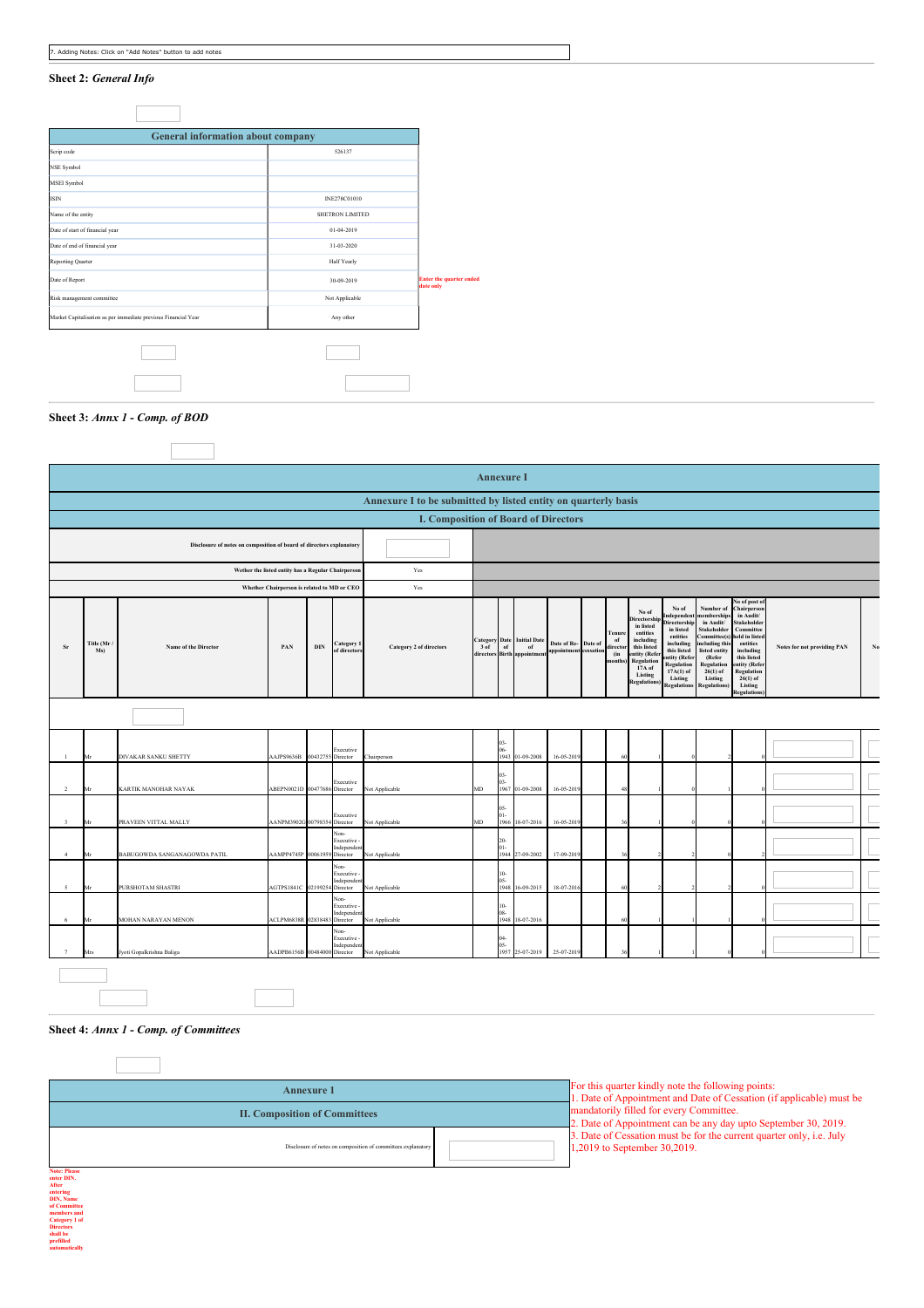#### **Audit Committee Details**

|                         | Айин Сонншиес Details |                                         |                                         |                                                       |                            |                          |         |  |  |  |  |
|-------------------------|-----------------------|-----------------------------------------|-----------------------------------------|-------------------------------------------------------|----------------------------|--------------------------|---------|--|--|--|--|
|                         |                       |                                         |                                         | Whether the Audit Committee has a Regular Chairperson | Yes                        |                          |         |  |  |  |  |
| ${\bf Sr}$              | <b>DIN Number</b>     | <b>Name of Committee members</b>        | Category 1 of directors                 | Category 2 of directors                               | <b>Date of Appointment</b> | <b>Date of Cessation</b> | Remarks |  |  |  |  |
| $\mathbf{1}$            | 00061959              | BABUGOWDA<br>SANGANAGOWDA PATIL         | Non-Executive - Independent<br>Director | Chairperson                                           | 10-04-2009                 |                          |         |  |  |  |  |
| $\overline{2}$          | 00432755              | DIWAKAR SANKU SHETTY Executive Director |                                         | Member                                                | 30-05-2017                 |                          |         |  |  |  |  |
| $\overline{\mathbf{3}}$ | 02199254              | PURSHOTAM SHASTRI                       | Non-Executive - Independent<br>Director | Member                                                | 30-05-2017                 |                          |         |  |  |  |  |
| $\frac{4}{3}$           | 02838483              | MOHAN NARAYAN MENON Director            | Non-Executive - Independent             | Member                                                | 30-05-2017                 |                          |         |  |  |  |  |
| 5                       |                       |                                         |                                         |                                                       |                            |                          |         |  |  |  |  |
| 6                       |                       |                                         |                                         |                                                       |                            |                          |         |  |  |  |  |
| $\tau$                  |                       |                                         |                                         |                                                       |                            |                          |         |  |  |  |  |
| 8                       |                       |                                         |                                         |                                                       |                            |                          |         |  |  |  |  |
| 9                       |                       |                                         |                                         |                                                       |                            |                          |         |  |  |  |  |
| 10                      |                       |                                         |                                         |                                                       |                            |                          |         |  |  |  |  |
|                         |                       |                                         |                                         |                                                       |                            |                          |         |  |  |  |  |

**Note: Please enter DIN. After entering DIN, Name of Committee**

**members and Category 1 of**

**Directors shall be prefilled automatically**

|                         | Nomination and remuneration committee |                                        |                                                                             |                         |                            |                          |         |  |  |  |  |
|-------------------------|---------------------------------------|----------------------------------------|-----------------------------------------------------------------------------|-------------------------|----------------------------|--------------------------|---------|--|--|--|--|
|                         |                                       |                                        | Whether the Nomination and remuneration committee has a Regular Chairperson |                         | Yes                        |                          |         |  |  |  |  |
| Sr                      | <b>DIN Number</b>                     | <b>Name of Committee members</b>       | <b>Category 1 of directors</b>                                              | Category 2 of directors | <b>Date of Appointment</b> | <b>Date of Cessation</b> | Remarks |  |  |  |  |
| $\overline{1}$          | 00061959                              | <b>BABUGOWDA</b><br>SANGANAGOWDA PATIL | Non-Executive - Independent<br>Director                                     | Chairperson             | 30-10-2014                 |                          |         |  |  |  |  |
| $\overline{2}$          | 00432755                              | DIVAKAR SANKU SHETTY                   | Executive Director                                                          | Member                  | 30-10-2014                 |                          |         |  |  |  |  |
| $\overline{\mathbf{3}}$ | 02199254                              | PURSHOTAM SHASTRI                      | Non-Executive - Independent<br>Director                                     | Member                  | 02-02-2015                 |                          |         |  |  |  |  |
| $\frac{4}{3}$           | 02838483                              | MOHAN NARAYAN MENON Director           | Non-Executive - Independent                                                 | Member                  | 30-05-2017                 |                          |         |  |  |  |  |
| $\overline{5}$          |                                       |                                        |                                                                             |                         |                            |                          |         |  |  |  |  |
| 6                       |                                       |                                        |                                                                             |                         |                            |                          |         |  |  |  |  |
| 7                       |                                       |                                        |                                                                             |                         |                            |                          |         |  |  |  |  |
| 8                       |                                       |                                        |                                                                             |                         |                            |                          |         |  |  |  |  |
| 9                       |                                       |                                        |                                                                             |                         |                            |                          |         |  |  |  |  |
| 10                      |                                       |                                        |                                                                             |                         |                            |                          |         |  |  |  |  |

# Note: Please<br>enter DIN.<br>After<br>entering<br>DIN, Name<br>of Committee<br>of Category 1 of<br>Directors<br>shall be<br>prefilled<br>automatically<br>automatically

|                         | <b>Stakeholders Relationship Committee</b> |                                        |                                                                           |                         |                            |                          |         |
|-------------------------|--------------------------------------------|----------------------------------------|---------------------------------------------------------------------------|-------------------------|----------------------------|--------------------------|---------|
|                         |                                            |                                        | Whether the Stakeholders Relationship Committee has a Regular Chairperson |                         | Yes                        |                          |         |
| Sr                      | <b>DIN Number</b>                          | <b>Name of Committee members</b>       | <b>Category 1 of directors</b>                                            | Category 2 of directors | <b>Date of Appointment</b> | <b>Date of Cessation</b> | Remarks |
|                         | 00061959                                   | <b>BABUGOWDA</b><br>SANGANAGOWDA PATIL | Non-Executive - Independent<br>Director                                   | Chairperson             | 30-10-2006                 |                          |         |
| $\overline{2}$          | 00432755                                   | DIVAKAR SANKU SHETTY                   | <b>Executive Director</b>                                                 | Member                  | 10-04-2009                 |                          |         |
| $\overline{\mathbf{3}}$ | 00477686                                   | <b>KARTIK MANOHAR</b><br>NAYAK         | <b>Executive Director</b>                                                 | Member                  | 30-10-2006                 |                          |         |
| $\overline{4}$          |                                            |                                        |                                                                           |                         |                            |                          |         |
| 5                       |                                            |                                        |                                                                           |                         |                            |                          |         |
| 6                       |                                            |                                        |                                                                           |                         |                            |                          |         |
| $\overline{ }$          |                                            |                                        |                                                                           |                         |                            |                          |         |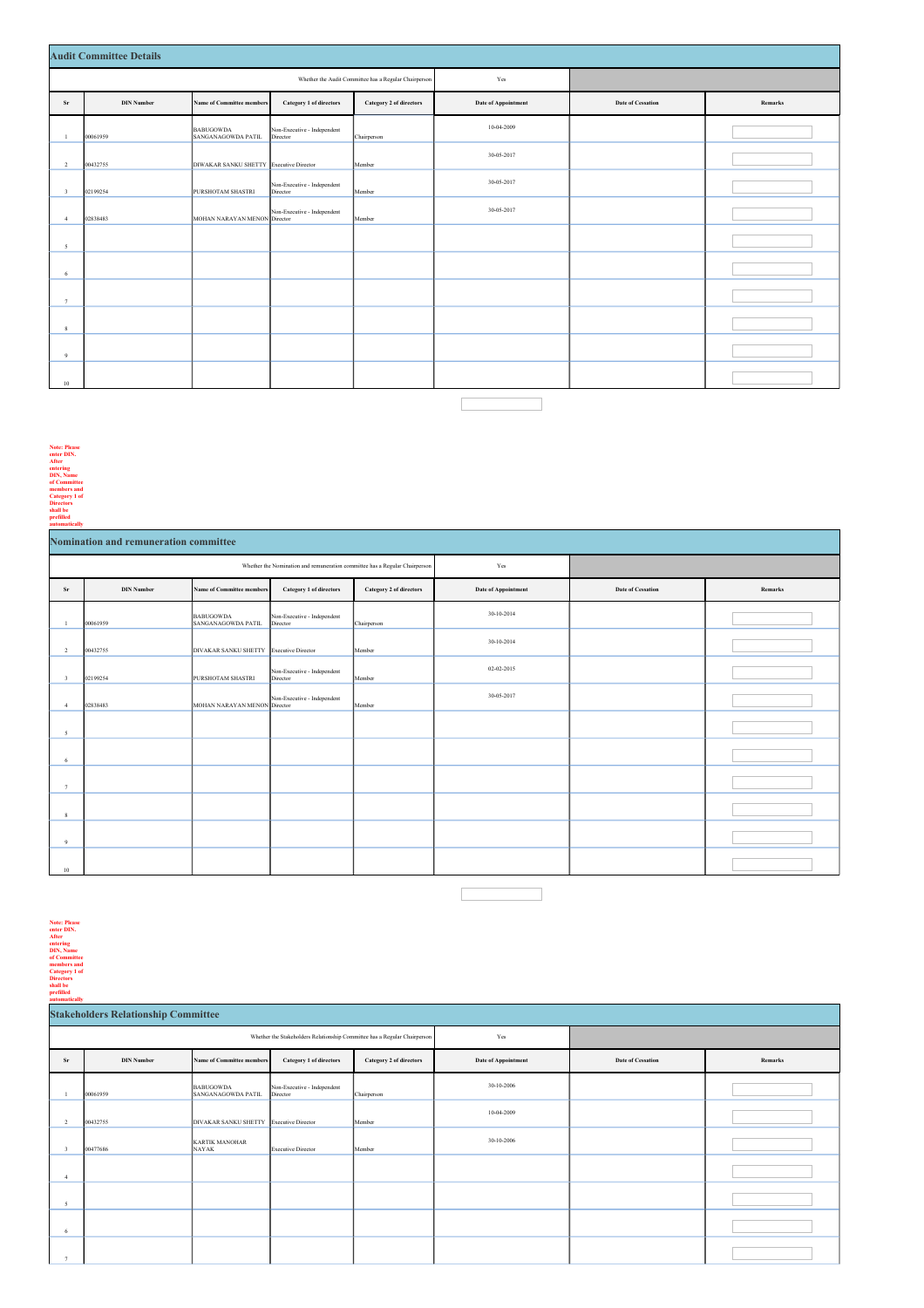# 

|                         | <b>Risk Management Committee</b> |                                                                 |                         |                         |                            |                          |         |  |  |  |  |
|-------------------------|----------------------------------|-----------------------------------------------------------------|-------------------------|-------------------------|----------------------------|--------------------------|---------|--|--|--|--|
|                         |                                  | Whether the Risk Management Committee has a Regular Chairperson |                         |                         |                            |                          |         |  |  |  |  |
| ${\bf Sr}$              | <b>DIN Number</b>                | <b>Name of Committee members</b>                                | Category 1 of directors | Category 2 of directors | <b>Date of Appointment</b> | <b>Date of Cessation</b> | Remarks |  |  |  |  |
| $\mathbf{I}$            |                                  |                                                                 |                         |                         |                            |                          |         |  |  |  |  |
| $\overline{2}$          |                                  |                                                                 |                         |                         |                            |                          |         |  |  |  |  |
| $\overline{\mathbf{3}}$ |                                  |                                                                 |                         |                         |                            |                          |         |  |  |  |  |
| $\overline{4}$          |                                  |                                                                 |                         |                         |                            |                          |         |  |  |  |  |
| $\sim$                  |                                  |                                                                 |                         |                         |                            |                          |         |  |  |  |  |
| 6                       |                                  |                                                                 |                         |                         |                            |                          |         |  |  |  |  |
| 7                       |                                  |                                                                 |                         |                         |                            |                          |         |  |  |  |  |
| 8                       |                                  |                                                                 |                         |                         |                            |                          |         |  |  |  |  |
| $\overline{9}$          |                                  |                                                                 |                         |                         |                            |                          |         |  |  |  |  |
| 10                      |                                  |                                                                 |                         |                         |                            |                          |         |  |  |  |  |

| <b>Note: Please</b>  |
|----------------------|
| enter DIN.           |
| After                |
| entering             |
| <b>DIN, Name</b>     |
| of Committee         |
| members and          |
| <b>Category 1 of</b> |
| <b>Directors</b>     |
| shall be             |
| prefilled            |
| automatically        |

|                         | <b>Corporate Social Responsibility Committee</b> |                                  |                                                                                 |                                |                            |                          |         |  |  |  |  |
|-------------------------|--------------------------------------------------|----------------------------------|---------------------------------------------------------------------------------|--------------------------------|----------------------------|--------------------------|---------|--|--|--|--|
|                         |                                                  |                                  | Whether the Corporate Social Responsibility Committee has a Regular Chairperson |                                | Yes                        |                          |         |  |  |  |  |
| Sr                      | <b>DIN Number</b>                                | <b>Name of Committee members</b> | Category 1 of directors                                                         | <b>Category 2 of directors</b> | <b>Date of Appointment</b> | <b>Date of Cessation</b> | Remarks |  |  |  |  |
| $\mathbf{1}$            |                                                  |                                  |                                                                                 |                                |                            |                          |         |  |  |  |  |
| $\overline{2}$          |                                                  |                                  |                                                                                 |                                |                            |                          |         |  |  |  |  |
| $\overline{\mathbf{3}}$ |                                                  |                                  |                                                                                 |                                |                            |                          |         |  |  |  |  |
| $\overline{4}$          |                                                  |                                  |                                                                                 |                                |                            |                          |         |  |  |  |  |
| $\sim$                  |                                                  |                                  |                                                                                 |                                |                            |                          |         |  |  |  |  |
| 6                       |                                                  |                                  |                                                                                 |                                |                            |                          |         |  |  |  |  |
| 7                       |                                                  |                                  |                                                                                 |                                |                            |                          |         |  |  |  |  |
| 8                       |                                                  |                                  |                                                                                 |                                |                            |                          |         |  |  |  |  |
| $\overline{9}$          |                                                  |                                  |                                                                                 |                                |                            |                          |         |  |  |  |  |
| 10                      |                                                  |                                  |                                                                                 |                                |                            |                          |         |  |  |  |  |
|                         |                                                  |                                  |                                                                                 |                                |                            |                          |         |  |  |  |  |

|                         | <b>Other Committee</b> |                                  |                         |                                |                         |         |  |  |  |  |  |  |
|-------------------------|------------------------|----------------------------------|-------------------------|--------------------------------|-------------------------|---------|--|--|--|--|--|--|
| Sr                      | <b>DIN Number</b>      | <b>Name of Committee members</b> | Name of other committee | <b>Category 1 of directors</b> | Category 2 of directors | Remarks |  |  |  |  |  |  |
|                         |                        |                                  |                         |                                |                         |         |  |  |  |  |  |  |
| $\overline{2}$          |                        |                                  |                         |                                |                         |         |  |  |  |  |  |  |
| $\overline{\mathbf{3}}$ |                        |                                  |                         |                                |                         |         |  |  |  |  |  |  |
|                         |                        |                                  |                         |                                |                         |         |  |  |  |  |  |  |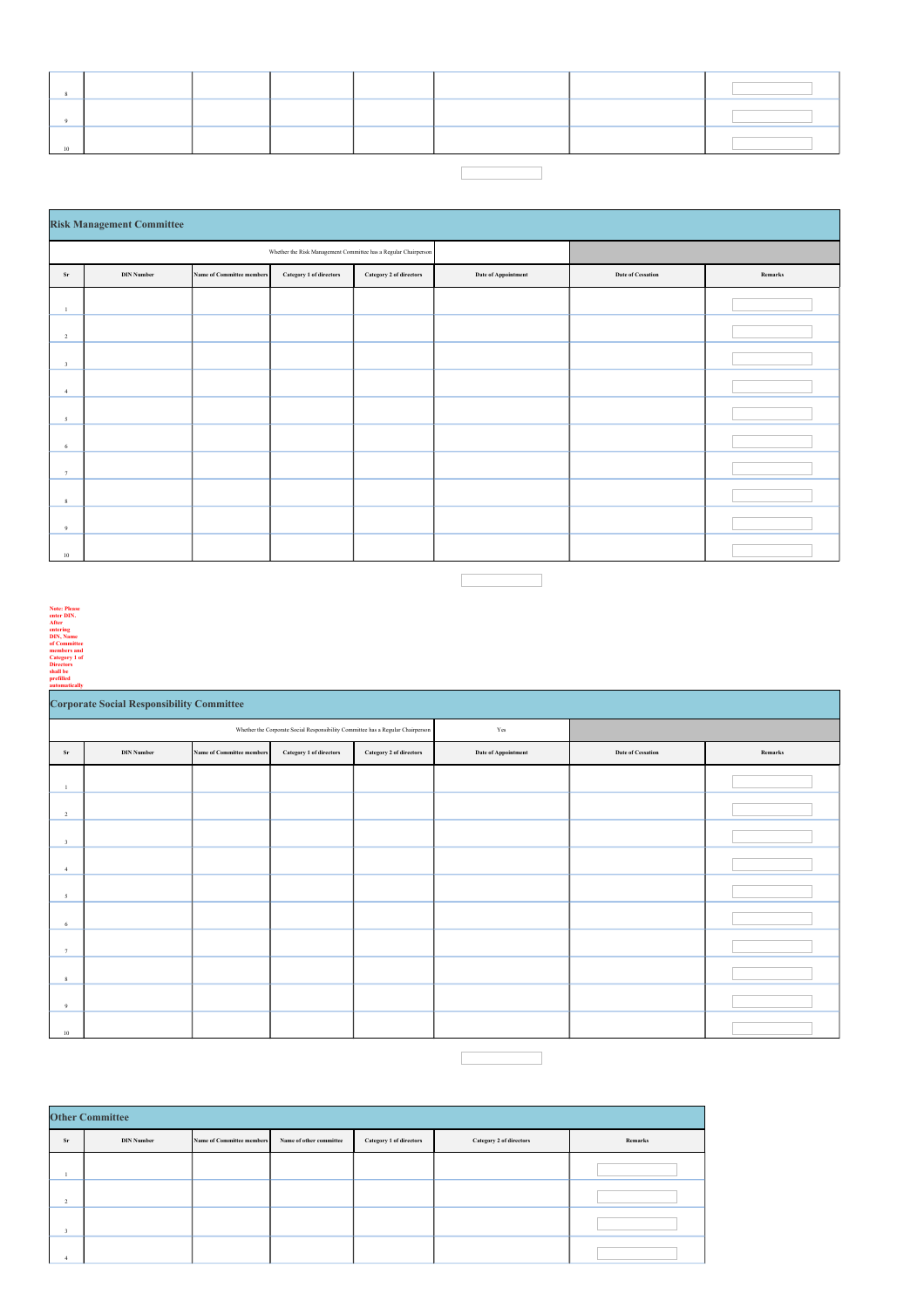|                                                                  |                                                                                                    |                                                                | <b>Annexure 1</b>               |                                               |                              |                                                        |  |
|------------------------------------------------------------------|----------------------------------------------------------------------------------------------------|----------------------------------------------------------------|---------------------------------|-----------------------------------------------|------------------------------|--------------------------------------------------------|--|
| Ш.<br>Meeting<br>of Board<br>of<br><b>Directors</b>              |                                                                                                    |                                                                |                                 |                                               |                              |                                                        |  |
|                                                                  | Disclosure of notes on meeting of board of directors explanatory                                   |                                                                |                                 |                                               |                              |                                                        |  |
| $_{\rm Sr}$                                                      | Date(s) of meeting (Enter dates of Previous quarter and Current quarter<br>in chronological order) | Maximum gap between any two<br>consecutive (in number of days) | Notes for not providing<br>Date | Whether requirement of<br>Quorum met (Yes/No) | Number of Directors present* | No. of Independent Directors attending<br>the meeting* |  |
|                                                                  |                                                                                                    |                                                                |                                 |                                               |                              |                                                        |  |
| $\mathbf{1}$                                                     | 17-04-201                                                                                          |                                                                |                                 | Yes                                           |                              |                                                        |  |
| $\overline{2}$                                                   | 20-05-201                                                                                          | 32                                                             |                                 | Yes                                           |                              |                                                        |  |
| $\overline{\mathbf{3}}$                                          | 25-07-201                                                                                          | 65                                                             |                                 | Yes                                           |                              |                                                        |  |
|                                                                  |                                                                                                    |                                                                |                                 |                                               |                              |                                                        |  |
|                                                                  |                                                                                                    |                                                                |                                 |                                               |                              |                                                        |  |
| * to be filled in<br>only for the<br>current quarter<br>meetings |                                                                                                    |                                                                |                                 |                                               |                              |                                                        |  |
|                                                                  |                                                                                                    |                                                                |                                 |                                               |                              |                                                        |  |

**Sheet 6:** *Annx 1 - Meeting of Committees*

|                                                          |                                       |                                                                                                                                  |                                     | <b>Annexure 1</b>                |                                        |                                               |                                        |                                                                                |      |
|----------------------------------------------------------|---------------------------------------|----------------------------------------------------------------------------------------------------------------------------------|-------------------------------------|----------------------------------|----------------------------------------|-----------------------------------------------|----------------------------------------|--------------------------------------------------------------------------------|------|
|                                                          |                                       |                                                                                                                                  |                                     | <b>IV. Meeting of Committees</b> |                                        |                                               |                                        |                                                                                |      |
| Disclosure of notes on meeting of committees explanatory |                                       |                                                                                                                                  |                                     |                                  |                                        |                                               |                                        |                                                                                |      |
| Sr                                                       | <b>Name of Committee</b>              | Date(s) of meeting (Enter dates of<br>Previous quarter and Current quarter in two consecutive (in number<br>chronological order) | Maximum gap between any<br>of days) | Name of other committee          | <b>Reson for not providing</b><br>date | Whether requirement of Quorum<br>met (Yes/No) | <b>Number of Directors</b><br>present* | No. of Independent Directors Reson for not providing<br>attending the meeting* | date |
|                                                          |                                       |                                                                                                                                  |                                     |                                  |                                        |                                               |                                        |                                                                                |      |
|                                                          | Nomination and remuneration committee | 17-04-2019                                                                                                                       |                                     |                                  |                                        | Yes                                           |                                        |                                                                                |      |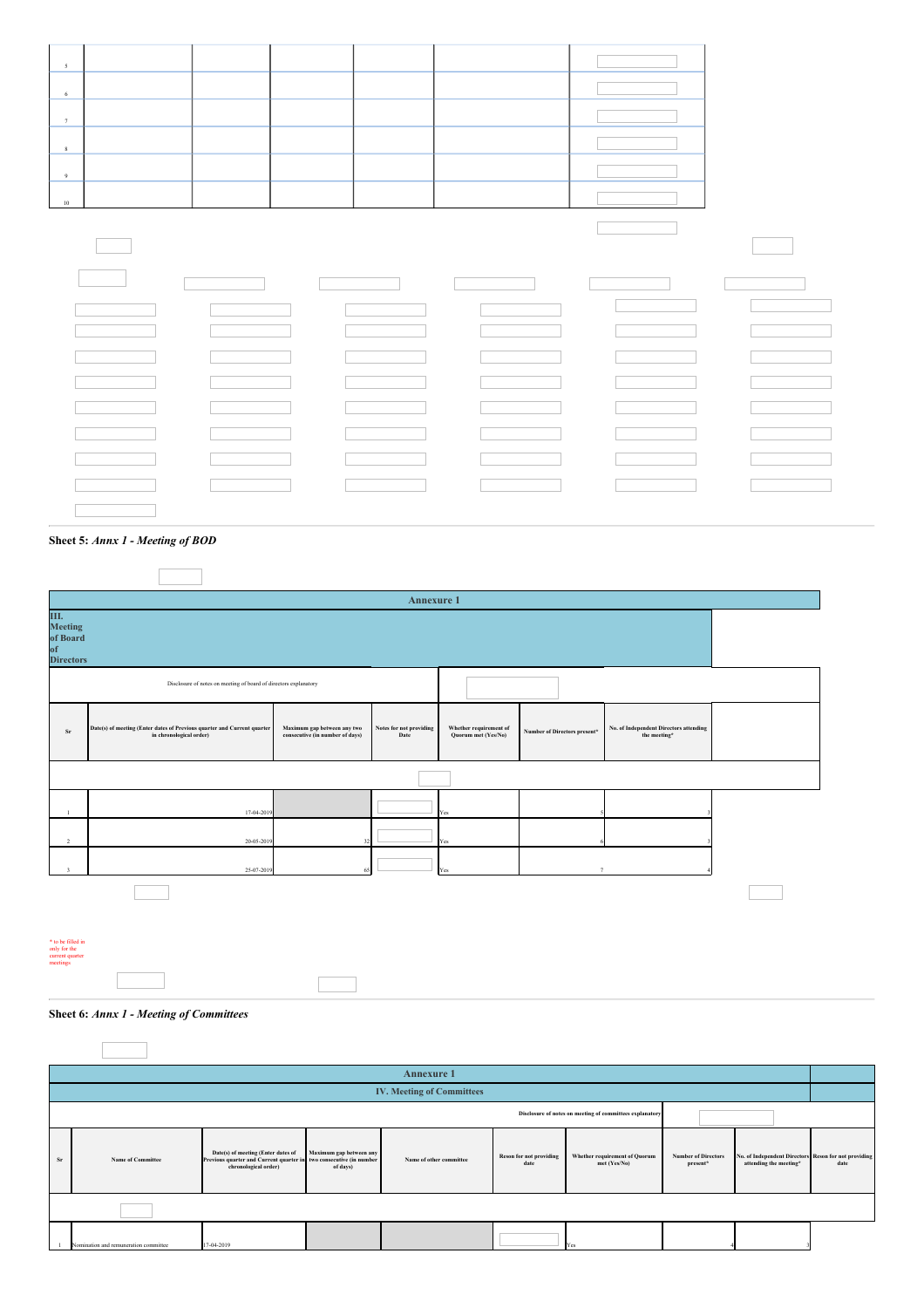

**Sheet 7:** *Annx 1 - RPT*

| <b>Annexure 1</b>                                              |                                                                                                        |                                         |                                                                                                |  |  |  |
|----------------------------------------------------------------|--------------------------------------------------------------------------------------------------------|-----------------------------------------|------------------------------------------------------------------------------------------------|--|--|--|
| <b>V. Related Party Transactions</b>                           |                                                                                                        |                                         |                                                                                                |  |  |  |
| Sr                                                             | Subject                                                                                                | <b>Compliance status</b><br>(Yes/No/NA) | If status is $\bigcirc \mathbb{N} \circ \bigcirc$ details of non-compliance may be given here. |  |  |  |
|                                                                | Whether prior approval of audit committee obtained                                                     | Yes                                     |                                                                                                |  |  |  |
| $\overline{2}$                                                 | Whether shareholder approval obtained for material RPT                                                 | <b>NA</b>                               |                                                                                                |  |  |  |
| $\overline{\mathbf{3}}$                                        | Whether details of RPT entered into pursuant to omnibus approval have been reviewed by Audit Committee | Yes                                     |                                                                                                |  |  |  |
| Disclosure of notes on related party transactions              |                                                                                                        |                                         |                                                                                                |  |  |  |
| Disclosure of notes of material transaction with related party |                                                                                                        |                                         |                                                                                                |  |  |  |
|                                                                |                                                                                                        |                                         |                                                                                                |  |  |  |
|                                                                |                                                                                                        |                                         |                                                                                                |  |  |  |

 $\overline{\phantom{a}}$ 

 $\overline{\Gamma}$ 

٦

**Sheet 8:** *Annx 1 - Af irmations*

|                | <b>Annexure 1</b>                                                                                                                                                                                               |                            |  |  |  |  |
|----------------|-----------------------------------------------------------------------------------------------------------------------------------------------------------------------------------------------------------------|----------------------------|--|--|--|--|
|                | <b>VI. Affirmations</b>                                                                                                                                                                                         |                            |  |  |  |  |
| Sr             | Subject                                                                                                                                                                                                         | Compliance status (Yes/No) |  |  |  |  |
| -1             | The composition of Board of Directors is in terms of SEBI (Listing obligations and disclosure requirements) Regulations, 2015                                                                                   | Yes                        |  |  |  |  |
| $\overline{2}$ | The composition of the following committees is in terms of SEBI(Listing obligations and disclosure requirements) Regulations, 2015<br>a. Audit Committee                                                        | Yes                        |  |  |  |  |
| 3              | The composition of the following committees is in terms of SEBI(Listing obligations and disclosure requirements) Regulations, 2015. b. Nomination & remuneration committee                                      | Yes                        |  |  |  |  |
| $\overline{A}$ | The composition of the following committees is in terms of SEBI(Listing obligations and disclosure requirements) Regulations, 2015. c. Stakeholders relationship committee                                      | Yes                        |  |  |  |  |
| 5              | The composition of the following committees is in terms of SEBI(Listing obligations and disclosure requirements) Regulations, 2015. d. Risk management committee (applicable to the top 500 listed<br>entities) | NA                         |  |  |  |  |
| 6              | The committee members have been made aware of their powers, role and responsibilities as specified in SEBI (Listing obligations and disclosure requirements) Regulations, 2015.                                 | Yes                        |  |  |  |  |
| $\tau$         | The meetings of the board of directors and the above committees have been conducted in the manner as specified in SEBI (Listing obligations and disclosure requirements) Regulations, 2015.                     | Yes                        |  |  |  |  |
| 8              | This report and/or the report submitted in the previous quarter has been placed before Board of Directors.                                                                                                      | Yes                        |  |  |  |  |
| $\overline{9}$ | Any comments/observations/advice of Board of Directors may be mentioned here:                                                                                                                                   |                            |  |  |  |  |
|                |                                                                                                                                                                                                                 |                            |  |  |  |  |

| <b>Annexure 1</b> |                   |                                          |  |
|-------------------|-------------------|------------------------------------------|--|
| <b>Sr</b>         | Subject           | <b>Compliance status</b>                 |  |
|                   | Name of signatory | Jagruti Mursenia                         |  |
| -4                | Designation       | Company Secretary and Compliance Officer |  |

**Sheet 9:** *Half yearly Af irmations*